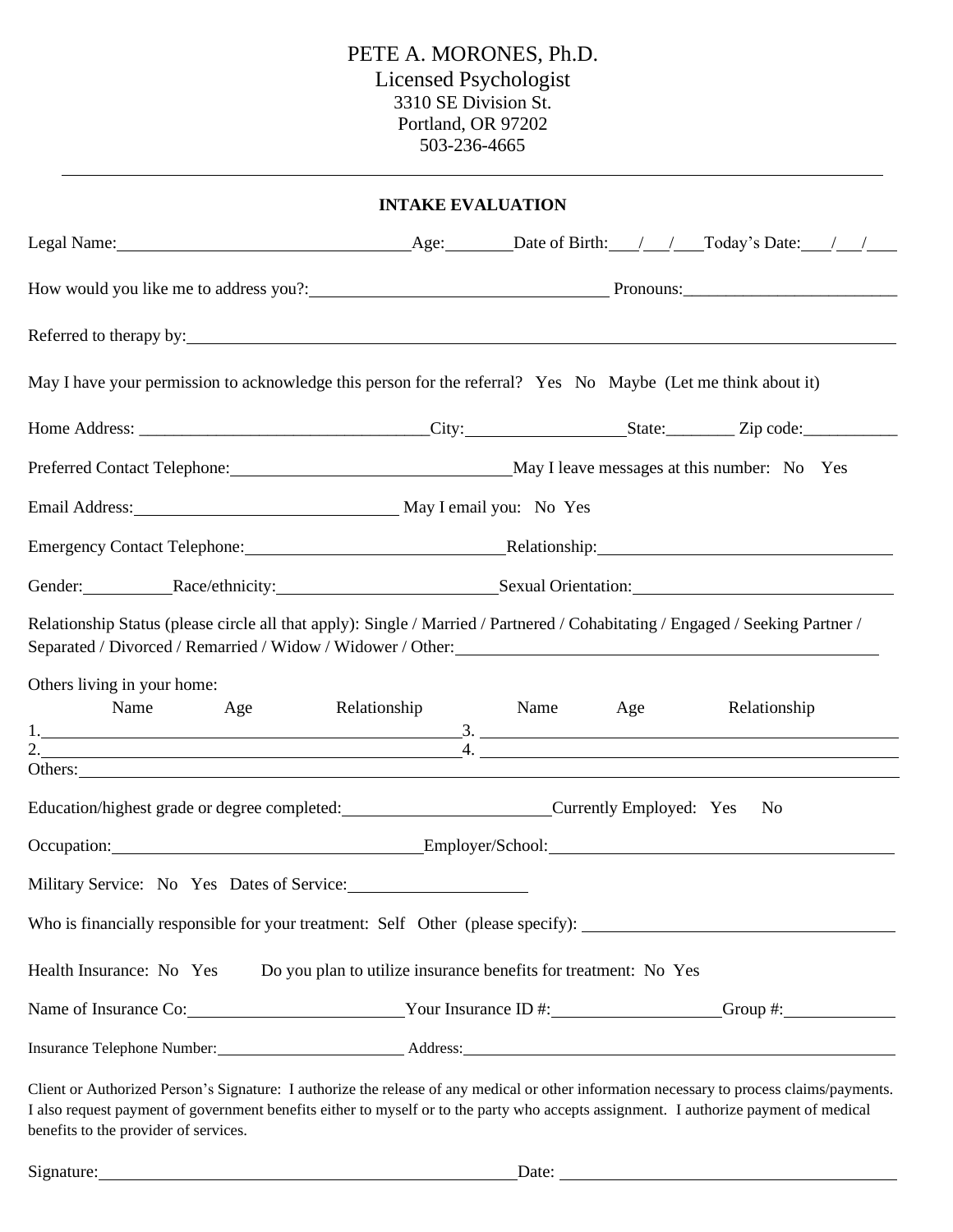<u> 1989 - Johann Stoff, amerikansk politiker (\* 1908)</u>

#### **Current Concerns**

Please state the reason(s) and concern(s) for which you are seeking therapy:

What made you decide to seek therapy at this specific time:

How long have you struggled with your presenting concern(s):

What are your hopes and goals for therapy: 1983.

What are some of the qualities that you or others value about yourself:<br>
<u>Notation</u>

How do you practice self-care:

Who or what do you consider to be sources of support in your life:<br>
<u>University</u>

### **Treatment & Health History**

Have you ever participated in psychotherapy/counseling: No Yes If yes, with whom and when:

Have you ever been treated with medication and/or supplements for mental health concerns: No Yes If yes, please list the medication/supplements and related time period(s):

<u> 1989 - Andrea Santa Alemania, amerikana amerikana amerikana amerikana amerikana amerikana amerikana amerikan</u>

Is there any know family history of emotional/mental health difficulties or addiction problems (e.g., parents, siblings, extended family): No Yes If yes, please describe the relationship and nature of their difficulty:

Current physical/medical health issues:<br>
<u>Current</u>

Any history of major injuries, accidents, illnesses, hospital or ER visits: No Yes If yes, please specify:

Are you currently utilizing ANY medications and/or supplements: No Yes If yes, please specify the medication  $&$  dosage; and also, the condition for which you take it:

<u> 1989 - Andrea Stadt Britain, amerikansk politik (\* 1989)</u>

| Medication allergies:                                                        | Other allergies:                          |  |  |
|------------------------------------------------------------------------------|-------------------------------------------|--|--|
| Primary care provider:                                                       | Telephone:                                |  |  |
| May I contact your primary care provider to coordinate care as necessary? No | Maybe (I'd like to think about it)<br>Yes |  |  |